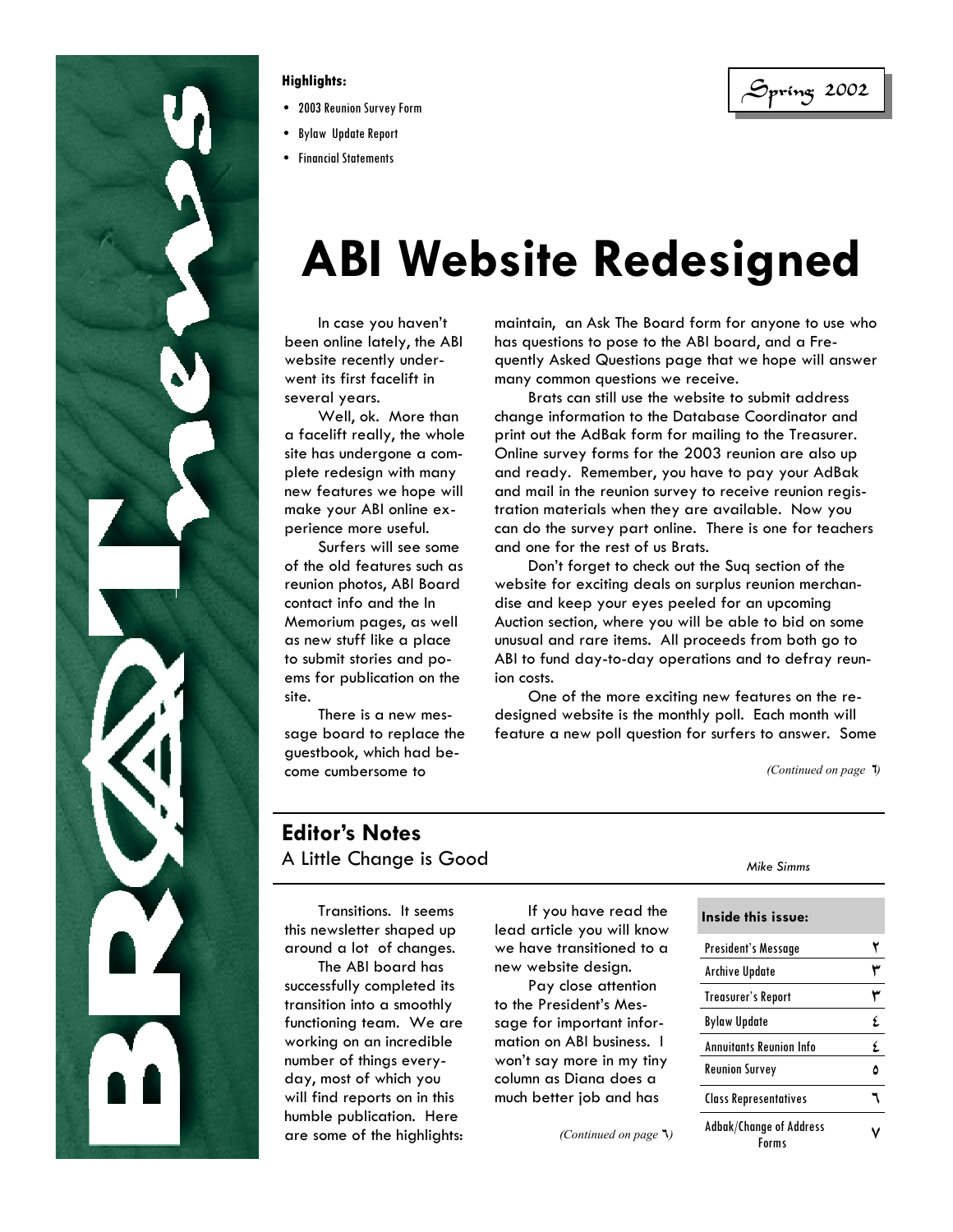## **ABI President's Message**

What's Goin' On

**2** 

 As I reflect on the number of important projects the ABI board is working on right now, my respect and admiration for each and every board member grows and grows. The time and devotion each board member gives to the brat community constantly amazes me. I am extremely honored to be working with this board. I especially want to thank Mike Simms, Michael McCoy, and Kathy Montgomery for the help they have given me these past several months – they have gone above and beyond the call of duty.

 We were fortunate to have Andrea Hamblin as our Webmaster for several months. For personal reasons, Andrea resigned in March. She was a terrific addition and a committed member of the board. We will miss her wit and expertise but wish her the very best in her endeavors.

 Gary Barnes and Michael McCoy joined the board in March. Both are appointed positions. Gary is Director at Large in charge of nominations. He will have a full plate after the Fall newsletter as he begins the task of filling the slate of officers for the 2003-2005 board. Please contact Gary if you are interested in helping out. Michael previously served on the 1997-1999 board as our Publications Officer. He came back this term as a Director at Large in charge of reviewing the bylaws and the board handbook. He immediately formed a bylaw committee and began helping Andrea with the launching of the new and improved website. We liked his website ideas and skills so much that we coerced him into becoming our new Webmaster. Gary and Michael have undertaken challenging positions. I take great pleasure in welcoming them to our team.

 After extensive review of our current tax and organizational standing, the board decided to retain a corporate tax attorney to advise us and to ensure that we are in full compliance with all IRS rules and filing requirements. While these issues had been handled in the past by our past president, the board determined that it would be in the best interest of the organization to obtain outside legal advice and assistance.

 Greg Matus of San Diego Law Firm was retained to examine our records, advise us on IRS compliance and file any paperwork necessary to bring the ABI into full compliance as a non-profit corporation under IRS rules. At the time of this writing, we do not yet have a full report from Greg, so there will be more information on this front in the next newsletter.

 It should be noted that Greg has complimented the ABI in the meticulous recordkeeping we have done over the last six years. Good job all you past Treasurers and Secretaries.

We recently added Eastern Jewellers

http://www.easternjewellers.com as a link to our website. They surprised us by offering us a gift. Never one to turn down something for our raffle/auction, I requested a name necklace that says "AramcoBrat" in Arabic. Watch for it in our raffle/auction at the 2003 reunion in Tucson. And, remember, any Middle Eastern item donations you have for the raffle/auction should be sent to me (4765 Matty Court, La Mesa, CA 91941) with a note that the items are for the raffle/auction. All donations will be deeply appreciated. Diana

## **Online Poll Results**

One of the new features on the ABI website is instant polling. Plans are to run a new poll once or twice a month. Some will be fun and some will allow you to let the board know how you feel on specific topics. Below are the results of the first poll. Check the website often for new polls and to check results for yourself.

#### **Why Are You Planning To Attend the 2003 AramcoBrat Reunion? Total Voters: 110**

| It feels like going home                                                                   | 55% - (60 Votes)           |
|--------------------------------------------------------------------------------------------|----------------------------|
| It's the only place I can go and act like a<br>15-year-old for three days and nobody cares | $23.8\%$ - (26 Votes)      |
| I'm hoping my eighth-grade crush will finally<br>agree to dance with me                    | $11\% - (12 Votes)$        |
| Midnight jam sessions in the Teen Canteen are<br>Amazing                                   | $3.6\% - (4 Votes)$        |
| It's the only chance I get to take off for three<br>or four days without my spouse         | 2.7% - (3 Votes)           |
| The sauna at my YMCA just isn't hot enough.                                                | 2.7% - (3 Votes)           |
| Verifying I'm holding up pretty well<br>compared to my contemporaries                      | $0.9\% - (1 \text{ Vote})$ |

\*\*\*\*\*\*\*\*\*\*\*\*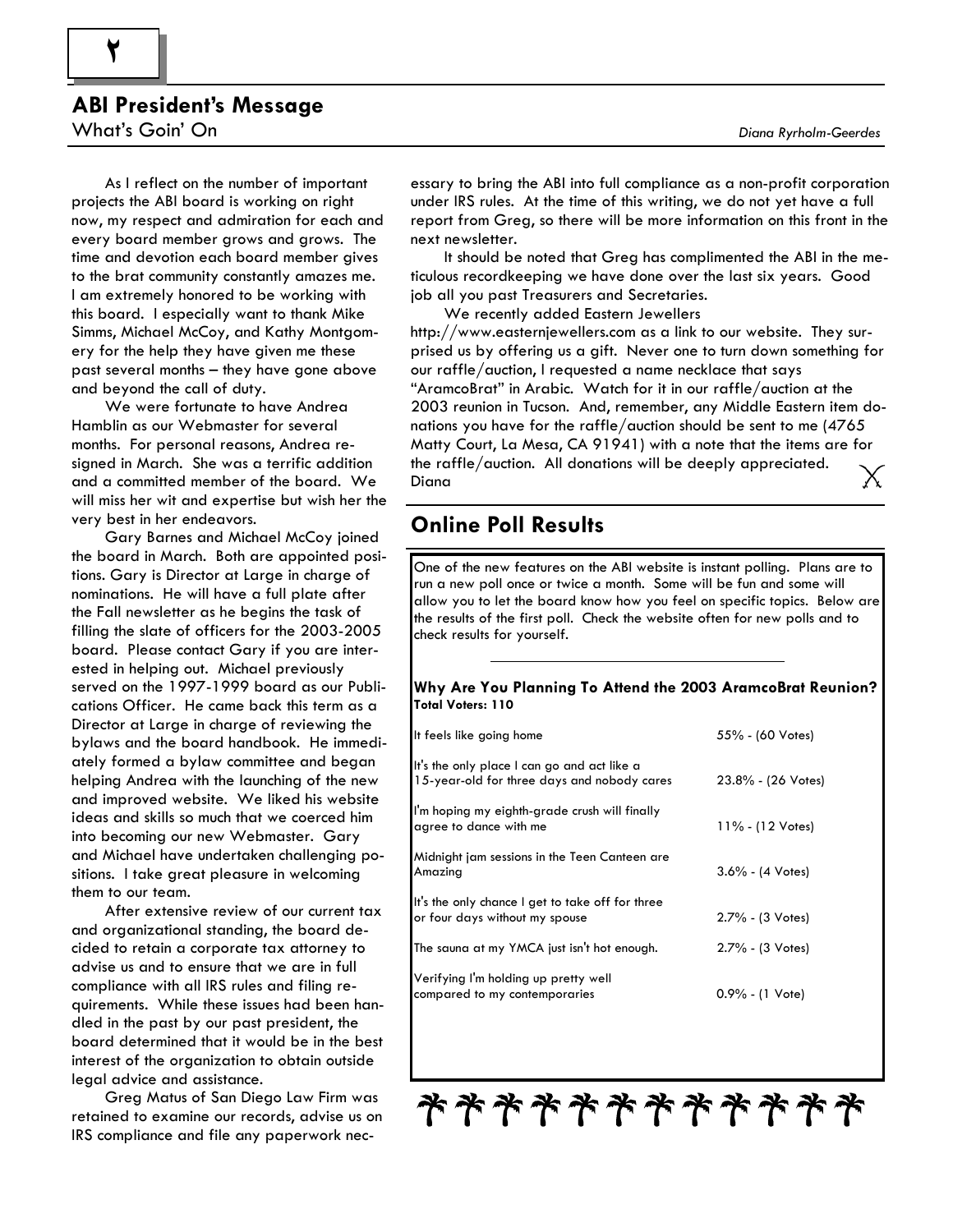## **ABI Archives**

 April marked the end of an era, when Michael Crocker DH 65 stepped down as ABI Archivist and Designated Representative. Mike has served in these capacities for as long as there has been an ABI, and his many years of service to the Brat organization are much appreciated.

As part of closing out his Archivist responsibilities, Mike has sent the ABI board an inventory of our archives, which follows:

- One large Saudi flag donated by the Ryrholms
- Two plaques donated by the Ryrholms
- Documentation and "goodies" from previous reunions
- A significant quantity of Aramco World magazines
- A significant number of newspapers relating to Saudi Arabia donated by Kathye Nealy Dunsmore
- Girl Scout calendars from 1961, 1967, 1969, 1983, and 1998 Two prayer rugs
- Yearbooks from 1957, 1959, 1963, and 1965
- Assorted Aramco handbooks
- Assorted Arabian Sun/Sun and Flare newspapers
- Large assortment of photographs converted from slides
- Two metal swords, not old
- Four books on Aramco from Bill Tracy
- A significant quantity of Aramco documentation
- One small brass coffee pot
- One leather camel
- 
- Assorted Aramco prayer rugs
- Assorted AEA entertainment schedules
- Several books on Arabia

 Subsequent to filing this inventory, Mike indicated that he may have missed a few items that belong to the ABI archives, and he is going back over his records to see what he may have missed. The ABI board is working with Mike to identify the donors of these items for our permanent records and to arrange for transfer of the archives to the ABI.

 If you know who donated any of the items listed above or if you can identify anything you think belongs on this list, please send an email to board@aramco-brats.com or contact Diana Ryrholm-Geerdes at (619) 589-8377.

## **Donations**

The following people and organizations have shown their dedication and commitment to the AramcoBrats by donating cash. If you have the chance, please take a moment to thank these additional donors who didn't get their names published in the last newsletter.

Masil Marie Allen-Blythe, AB 54 Bradford Bates, DH 61 Wendy Boucher-Peterson, RT 58 Dorothy Cameron-Sheppard, DH 72 Barry Clark, RT 79 Jack E. Collins, Teacher Richard A. Crawford, DH 66 Sherri Dent-Moxley, DH 77 Pamela Ehrgott-McLemore, DH 59 William Fulton, RT 52 Amjad Ghori, DH 73

Rayne Gulovsen-Litera, RT 62 Doris Henneberry-Montibello, DH 59 Peggy Horne-Taylor, RT 63 Cameron Ross Johnston, DH 76 Myles Jones, DH 52 Emily Knowles-Newman, AB 70 Mark Lameier, DH 68 Terry Landis, DH 54 Osama Mikhail, DH 61 Sunita Nelson-Singh, RT 74

Julia Niehaus-Soper, DH 77 Randa Owen-Williams, DH 65 Diana Rader-Moyle, RT 66 Donald J. Raposo, DH 51 Rory Rickwood, RT 65 Ronald Rochell, RT 78 Dianna Ryrholm-Geerdes, RT 62 Thomas P. Sales, DH 75 Lex Smith, AB 65 Neal Snyder, DH 62 Danee Sullivan-Hubbs, DH 60

Ann Sundberg, DH 75 Morris John Taylor, DH 71 Fritz Taylor, DH 73 Amy Thompson-Steindorff, DH 79 Dani Walthall, DH 74 Andrea Williams-Roberts, DH 83 Wayne Williamson, RT 68 Dani Walthall DH 74

## **Kathy's Numbers**

| Income<br>As of 3/28/2002               |             | <b>Expenses</b><br>As of 3/28/2002  |             |  |
|-----------------------------------------|-------------|-------------------------------------|-------------|--|
| Income                                  |             | <b>Expenses</b>                     |             |  |
| <b>Funds Transferred From Last Term</b> | 43,630.24   | 2001 Misc. ABI Expenses             | 299.50      |  |
| 2001 Directory Sales                    | 150.00      | <b>Website Hosting Fees</b>         | 45.00       |  |
| 2003 AdBaks                             | 2,915.00    | Accounting and Legal Expenses       | 1,363.73    |  |
| <b>Donations</b>                        | 2,173.00    | Newsletter Expenses                 | 5,263.05    |  |
| Sug Sales                               | 77.00       | Special Reunion Fund Expenses       | 372.36      |  |
|                                         |             | <b>Reunion Committee Petty Cash</b> | 200.00      |  |
|                                         |             | <b>Total Expenses</b>               | \$7,543.64  |  |
| <b>Total Income</b>                     | \$48,945.24 | <b>Balance in Checking</b>          | \$41,401.60 |  |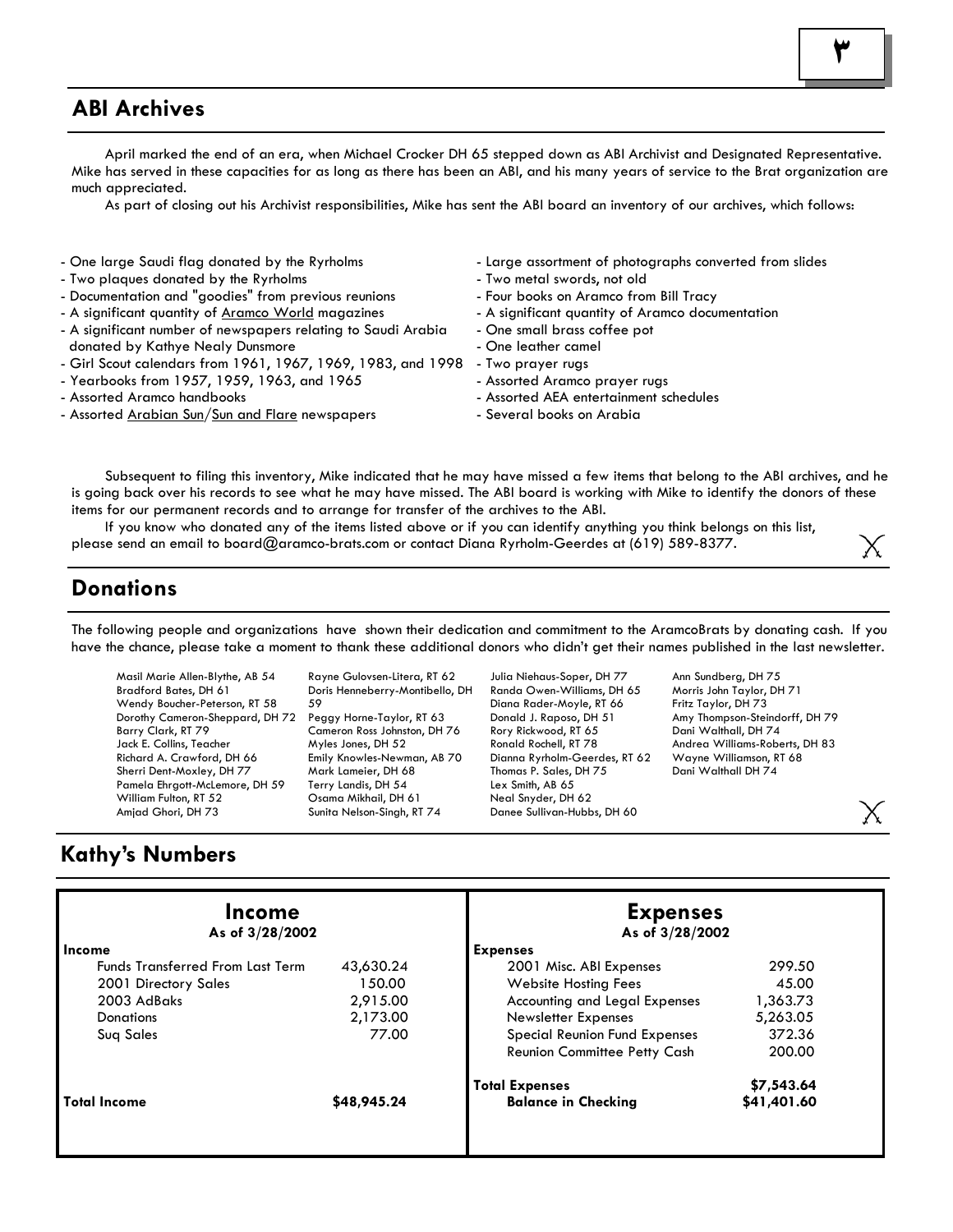## **Announcements and Other Distractions**

### **Annuitant's Reunion Aug 31—Sept 3 San Diego, CA**

#### Dear Brats,

You are cordially invited to attend the 23rd Aramco Annuitants Reunion in beautiful San Diego, California. Endless fun awaits us in the California sun. The dates are August 31 to September 3, 2002. The hotel is the Sheraton San Diego Hotel and Marina and special rates have been estalished under Aramco Annuitants. For more info check out the Reunion website at

http://www.aramcoservices.com

Click on Aramcon Connection and then Reunion. If prompted for a username and password use:

#### **Username: retiree Password: annuitant**  Please join us with parents and friends alike.

Forms for registration and events can be obtained by contacting Barbara Bowler Predmore at 925.447.1688 or email bpred@prodigy.net. Welcome! Barbara Bowler Predmore Co-chair Aramco Annuitants

#### **ABI Board Contacts President**

Diana Ryrholm-Geerdes (RT 62) diana@aramco-brats.com **Vice President** Mark Lameier (DH 68) mark@aramco-brats.com **Treasurer** Kathy Montgomery (AB 64) kathy@aramco-brats.com **Secretary** Pat Meadors-Desormeau (RT 60) pat@aramco-brats.com **Reunion Oversight Officer** Diane Knipfel-Adams (AB 75) diane@aramco-brats.com **Director at Large - Nominations**  Gary Barnes (DH 70) gary@aramco-brats.com **Database Coordinator** Sherri Dent-Moxley (DH 77) sherri@aramco-brats.com **E-mail Coordinator** Doral Zadorkin-Allen (DH 66) doral@aramco-brats.com **Publications Officer** Mike Simms (AB 78) mike@aramco-brats.com **Webmaster** Michael McCoy (RT 72) mccoy@aramco-brats.com

#### **ABI Bylaws Review/Restructuring by Michael McCoy RT 72**

 When the ABI board was formed in 1996, the first board put together a preliminary set of bylaws to govern the operation of the then-new Brat organization. Since then, ABI boards have added or amended bylaws as needed to address specific issues as they have arisen. The resulting bylaws, although functional, have inadvertently come to contain overlaps, conflicts, and gaps that make them hard to read and interpret. And because the ABI bylaws and job descriptions haven't had a comprehensive examination since they were first written, they don't always represent the way the ABI actually operates today.

 In early February, Diana Ryrholm-Geerdes asked me to chair a committee to restructure the ABI bylaws to make them logical and representative of how the ABI operates. Because a solid reformation of the bylaws required a variety of perspectives, I set up a Bylaw Committee consisting of long-term ABI board members (Diana Ryrholm-Geerdes, Mike Simms, Sherri Dent-Moxley), new board members (Mark Lameier and me), and non-board members (Selena Maranjian, Jeff Hutchins (who has since been obliged to leave us), Cathie McCoy, and Marie Littlejohn-Dunn). This committee has put in long hours analyzing the intent and language of the current bylaws and proposing alternative language that better reflects how the ABI operates.

 At the outset, the work of the Bylaw Committee was divided into a series of tasks. The first task of the ABI Bylaw Committee was to reorganize the existing bylaws into a logical structure, without changing the language of any of the bylaws in the process; this took about a week to complete. The second task of the Committee was to identify and correct the gaps, overlaps, and conflicts in the language of the bylaws; this took several weeks and a whole lot of e-mails to work through. The third task of the Committee, which is probably ongoing as you read this, is to propose additional language to ensure that the ABI bylaws reflect the democratic heritage of the organization, and to propose changes to the job descriptions in the bylaws to reflect the qualifications and tasks for the revised board structure that Diana has implemented. That phase of the committee work will probably run through the end of April, 2002 (give or take a week).

 When the Committee has finished its analysis of the bylaws and drafted its proposal for changes, the Committee's report will go to the ABI board for review. The Bylaw Committee's report will identify the reasoning behind each proposed change; if the Committee was split over whether a change is advisable, both the majority and minority perspectives will be reflected in the report to ensure that reviewers understand the scope of the discussion. The board will review the Committee's proposals, clarify language when appropriate, and add its own recommendations to the Bylaw Committee's report.

 The final stage of the bylaw review process is the public comment period, where the Bylaw Committee's report, as annotated and amended by the ABI board, is posted on the ABI website and all ABI members are invited to comment and ask questions about the bylaw proposals. Based on the feedback received during this period, the ABI board will make final revisions to the amended bylaws and vote to adopt them (or not adopt them) as the governing principles for ABI operation. As Brats, you will be asked to vote to accept or reject the amended Bylaws at the 2003 reunion in Tucson.

 Although the Bylaw Committee's work is not complete yet, I hope you will join me in thanking the members of the Committee for their hard work, insights, and cooperative attitudes, without which we would not have accomplished anything close to our goals.

**4**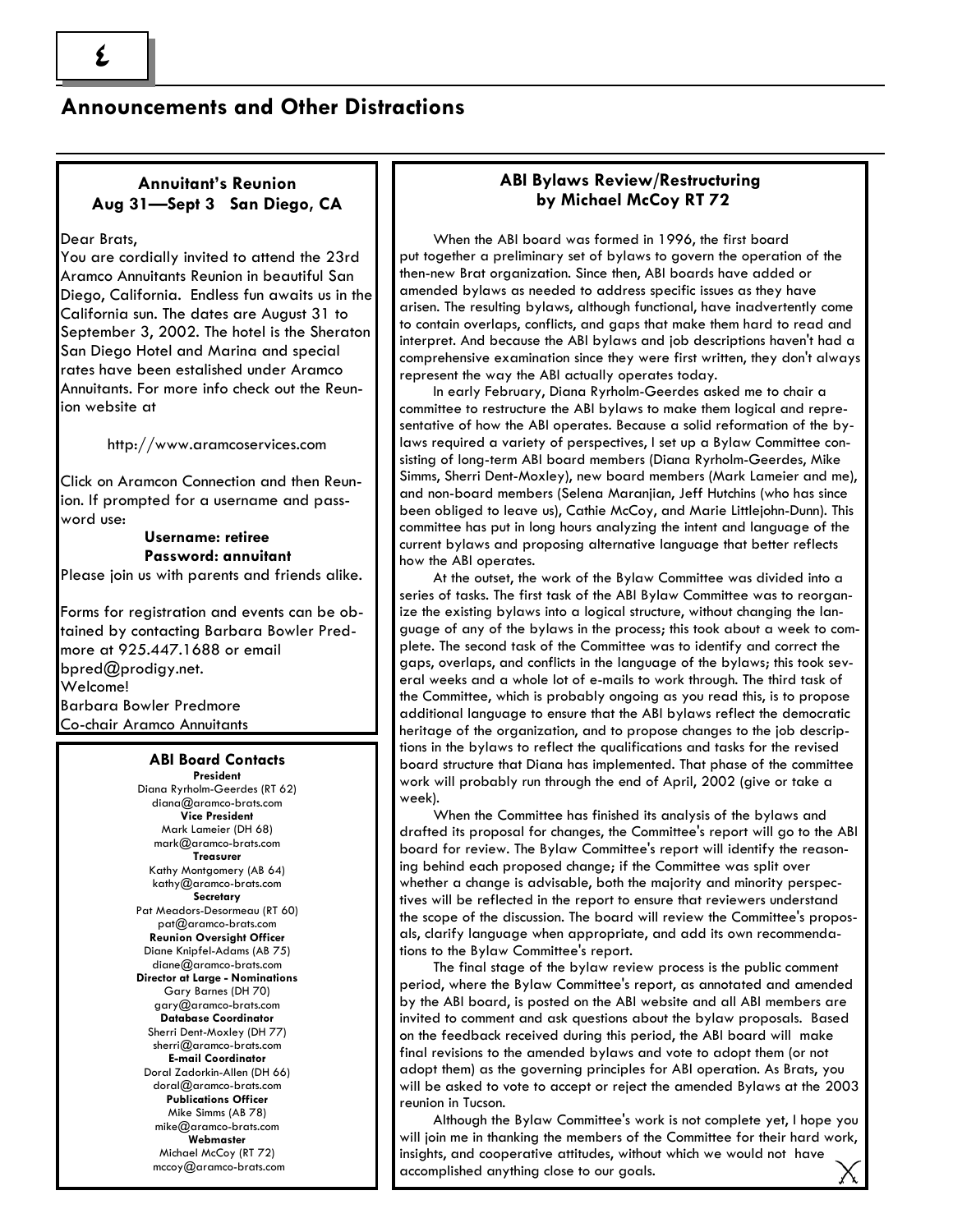# **5**  2003 AramcoBratReunion Tucson, Arizona Sheraton El Conquistador Resort & Country Club

 $- \mathsf{L}$ 

In order to receive 2003 reunion registration materials (*and you KNOW you want them!*), you must return the RSVP form (below) to the reunion chair, Erica Ryrholm-Martin (DH72), as well as submit the AdBak fee to Kathy Montgomery, ABI Treasurer. The form can also be completed and sent via the Internet at www.aramco-brats.com. Although registration materi-

2003, we would appreciate receiving the RSVP form as soon as possible. If your address



changes between the time you send in your form and January 2003, please be sure to notify us of the change.

> Erica Ryrholm-Martin, DH72 Tavy Sandin, DH61 Colette Philip, DH69 Alex Yiannakakis, RT74 Ann Burba, DH67 Donna Yiannakakis Steve Martin

**Mail form to:** 

**Erica Ryrholm-Martin, Reunion Chair, 7370 E Temeroso Pl, Tucson, AZ 85750** 

| District at time of 9th grade or<br>last lived in if you did not                                          |                            | Districts where you were em-<br>ployed:       |           | <b>IMPORTANT!</b>                                                                                                            |  |  |
|-----------------------------------------------------------------------------------------------------------|----------------------------|-----------------------------------------------|-----------|------------------------------------------------------------------------------------------------------------------------------|--|--|
| graduate from the Aramco<br>school system:<br>9th grade graduation year<br>(from Aramco school or other): | É<br>A<br>H<br>E<br>S<br>S | Years of employment<br>$(i.e. 1963 - 1977)$ : |           | A guest may NOT be an Aramco-<br>Brat or an Aramco teacher. Each<br>brat and teacher must complete<br>his/her own RSVP form. |  |  |
| Your name                                                                                                 |                            |                                               |           | <b>PLEASE PRINT</b>                                                                                                          |  |  |
| Maiden (brats)                                                                                            | Last                       | <b>First</b>                                  |           |                                                                                                                              |  |  |
| <b>Mailing Address</b>                                                                                    |                            |                                               |           |                                                                                                                              |  |  |
| <b>Street/Box</b>                                                                                         |                            |                                               |           |                                                                                                                              |  |  |
| <b>State/Country</b><br>City                                                                              |                            | Zip+4/CountryCode                             |           |                                                                                                                              |  |  |
| Phone_                                                                                                    |                            |                                               | email     |                                                                                                                              |  |  |
| <b>Country Code/Area Code + Number</b><br>2003 Reunion attendance: yes maybe                              |                            | Guest:                                        | yes maybe |                                                                                                                              |  |  |
| I am interested in:                                                                                       |                            |                                               |           |                                                                                                                              |  |  |
| (Circle all that apply)<br><b>Guest is interested in:</b>                                                 | bowling                    | golf                                          | tennis    | # of quests                                                                                                                  |  |  |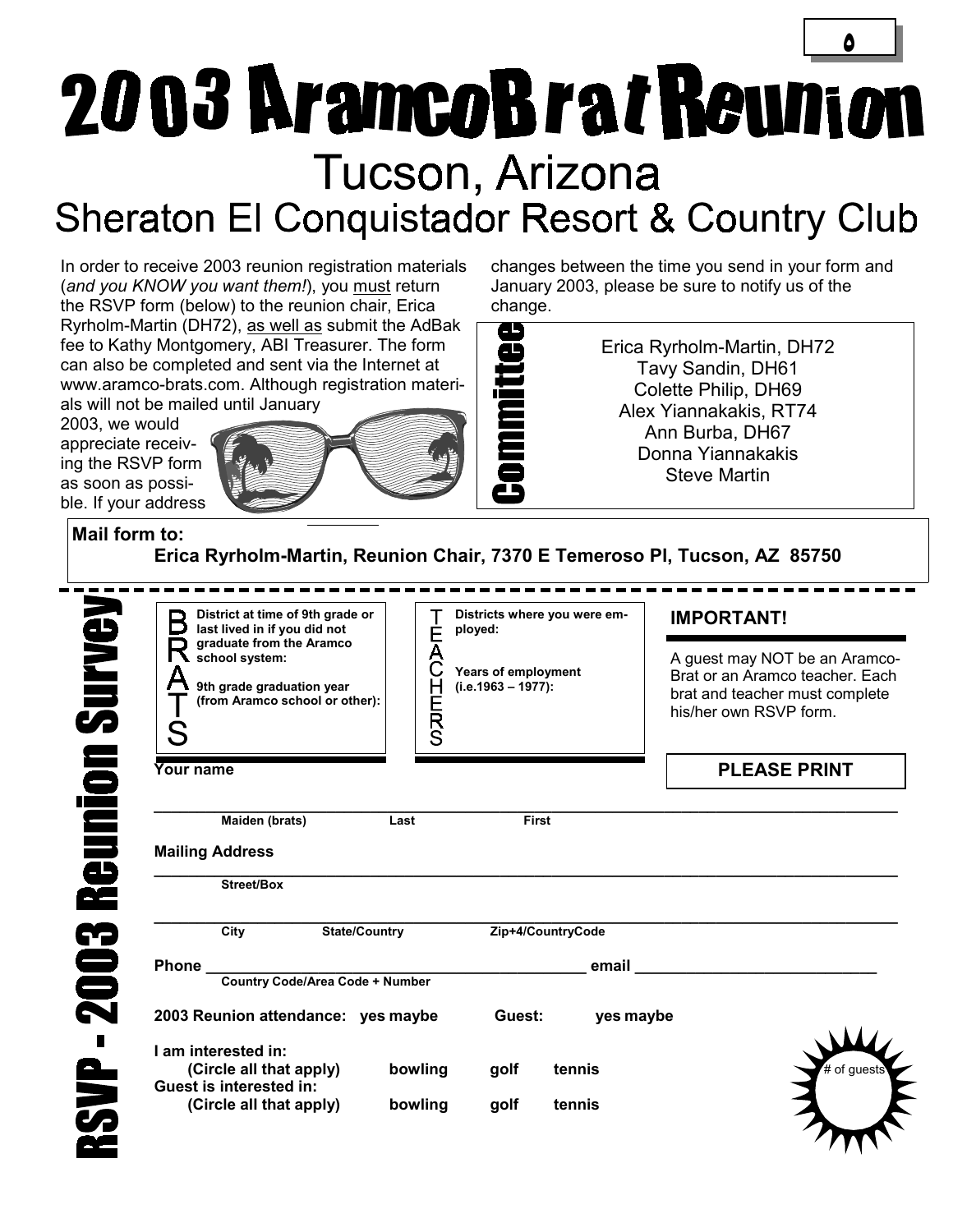### **Class Representatives**  An Invitation to Get Involved

*Sherri Dent Moxley* 

Х

 Hey Brats, are you wondering who your class representative is? Do you even have one for your class? Now you can find out on our website: www.aramco-brats.com. Click on ABI, then Class Reps for a complete list of Class Representatives for all the classes. Also, we are hoping to provide links to all Class Reps' e-mail addresses. If you are a Rep and would like us to provide a direct link to you, please let me know. I will not do this unless I have permission from each of you. Also, if you have a class web page or an online newsletter that you would like linked to your name on the Class Representative list or the Links section of the website, please let me know this as well. Michael McCoy, our ABI Webmaster, has graciously offered the ABI server to host your class websites. What a terrific idea!

**We are still looking for Class Representatives for the following classes. If you are interested, please let me know.** 

| 1956 AB and DH     | 1987 DH and AB     | 1994 All Districts |
|--------------------|--------------------|--------------------|
| 1958 RT            | 1988 DH and AB     | 1995 All Districts |
| 1963 AB            | 1989 AB and RT     | 1996 All Districts |
| 1972 All Districts | 1990 All Districts | 1997 AB            |
| 1975 All Districts | 1991 AB            | 1998 All Districts |
| 1978 DH and AB     | 1992 All Districts | 1999 All Districts |
| 1979 AB            | 1993 AB and RT     | 2000 All Districts |
| 1980 RT            |                    |                    |
|                    |                    |                    |

Also, I am in the process of confirming existing Class Reps. If you are listed as a Class Rep and feel that you cannot continue with this responsibility, please notify me ASAP. so that we can get a replacement for your class. If you are unsure or want to step down, or want to fill one of the vacancies listed above, or just need more information, then please notify Sherri Dent Moxley, DH 77, at sherri@aramco-brats.com. You can also reach me by fax at 704-588-3017.

## **Website Editor**

*(Continued from page* 1*)* 

polls will be entertaining and others will be intended to provide another channel of feedback to the ABI board. To date, topics have included, "The top reason I'm going ot the 2003 reunion is…" and "Would you take advantage of a \*yourname\*@aramco-brats.com e-mail address if you could have one?" We will continue to host a new poll each month and you can check back to see how the results change day by day.

 There are many other features to check out on the new site. Everyone is encouraged to take a look and then drop us a line and let us know what you think. The ABI is committed to making the website a useful tool for Brats everywhere.

 Many thanks go to Michael McCoy who did a large part of the work to get the site up and running and who has stepped in to be the ABI webmaster. Our thanks also go to Andrea Hamblin who got the ball rolling.

*(Continued from page* 1*)* 

more space allocated to her article.

 Also be sure to read Mike McCoy's page-four article about the work being done on the ABI bylaws. Discussions in that committee sometimes have a distinct Continental Congress feel to them but all are confident that, in the end, we will have a much stronger set of bylaws to guide us into the future.

 Page four also carries an important announcement about the position of Archivist and the ABI archives. Please take note of it as it represents one of the biggest transitions we face outside of the redesigned website.

 All in all, the changes are good. We are stronger as an organization now than we have ever been and things have a positive feeling about them.

 Enjoy and fill out your reunion survey. It won't be the same if you don't show up in Tucson in 2003.

## Have You Tried Brat Chat?

Brat Chat is a free service -- a conversation between 700+ brats carried out daily via email. On any given day, chatters may be discussing Middle East politics, movies, tri-district dances, square hamburgers, Arabic words, upcoming reunions, visits to Arabia, recipes, jellyfish, favorite teachers, sneaking out, and many more topics.

Email TMFSelena@aol.com for more info.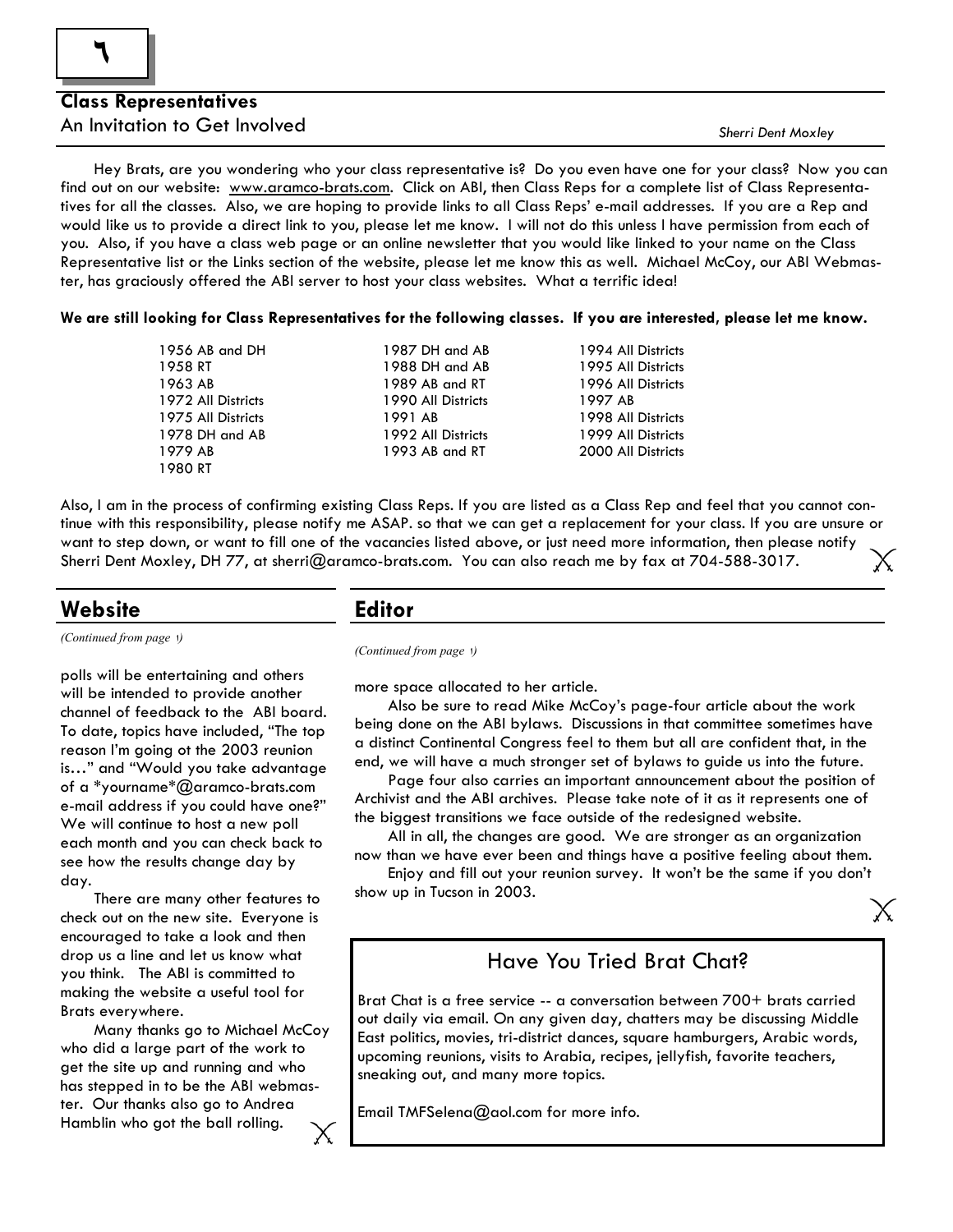|                      | Name:                                                                       |       |                                         |                              |                              |                                                                             |                                                                      |  |
|----------------------|-----------------------------------------------------------------------------|-------|-----------------------------------------|------------------------------|------------------------------|-----------------------------------------------------------------------------|----------------------------------------------------------------------|--|
|                      |                                                                             | First | Middle                                  | Maiden                       | Last                         |                                                                             | Mail Completed Form to:                                              |  |
| Address?             | District/Year:*                                                             |       | District (DH, RT, AB, or UD)            |                              | Year of 9th Grade Graduation |                                                                             | <b>Sherri Dent-Moxley</b><br>AramcoBrats, Inc.                       |  |
| $\overline{\bullet}$ | Address:                                                                    |       | Street/Post Office Box                  |                              |                              |                                                                             | 675 Cypress Tree Drive,<br>Rock Hill, SC 29730-9271<br><b>U.S.A.</b> |  |
|                      |                                                                             | City  |                                         | State/Country                |                              | $ZIP+4$                                                                     | Contact info may also be                                             |  |
| Change               | Telephone:                                                                  |       |                                         |                              |                              |                                                                             | changed online at:<br>www.aramco-brats.com                           |  |
|                      |                                                                             |       | Area Code/Country Code Telephone Number |                              |                              |                                                                             |                                                                      |  |
|                      | $\Box$ This is New Address Information — Please Update ABI Records<br>Name: | First | Middle                                  | Maiden<br>Last               |                              | 2003 Adbak:                                                                 |                                                                      |  |
| Fees                 | District/Year:*                                                             |       | District (DH, RT, AB, or UD)            | Year of 9th Grade Graduation |                              | (\$18 U.S./ \$23 International,<br>Additional Contribution:                 |                                                                      |  |
|                      | Address:                                                                    |       | Street/Post Office Box                  |                              |                              | Anonymous contribution - Please do not<br>include my name in list of donors |                                                                      |  |
|                      |                                                                             |       | State                                   | Country                      |                              | 2001 ABI Directory (Tucson):                                                |                                                                      |  |
|                      |                                                                             | City  |                                         |                              | $ZIP+4$                      | $($10 U.S./ $15 International)*$<br><b>REDUCED TO SELL!</b>                 |                                                                      |  |
| <b>Adbak</b><br>2003 | Telephone:                                                                  |       | Area Code/Country Code Telephone Number |                              |                              |                                                                             | Total:                                                               |  |

## **NOTE:**

#### **From your e-mail coordinator**

The AramcoBrats e-mail listing continues to grow daily. However, some of you are not remembering to notify your e-mail coordinator, **Doral Zadorkin-Allen**, of changes to your e-mail address, and are being unfortunately deleted from the e-mail list due to "notifications of e-mail failure." You have two options for keeping your e-mail address current. You may (1) notify Doral directly, at **doral@aramco-brats.com**, or (2) you may go to our AramcoBrats web site at **www.aramco-brats.com**, click on the "Contact ABI" button, and then select "Contact Information." The e-mail list is not included in the bi-annual AramcoBrats directory because of the frequency with which it changes. However, anyone who wishes to receive a copy of the e-mail listing is welcome to have it. You may request the entire listing, or just your class year, or just a specific Aramco district, whatever you wish.